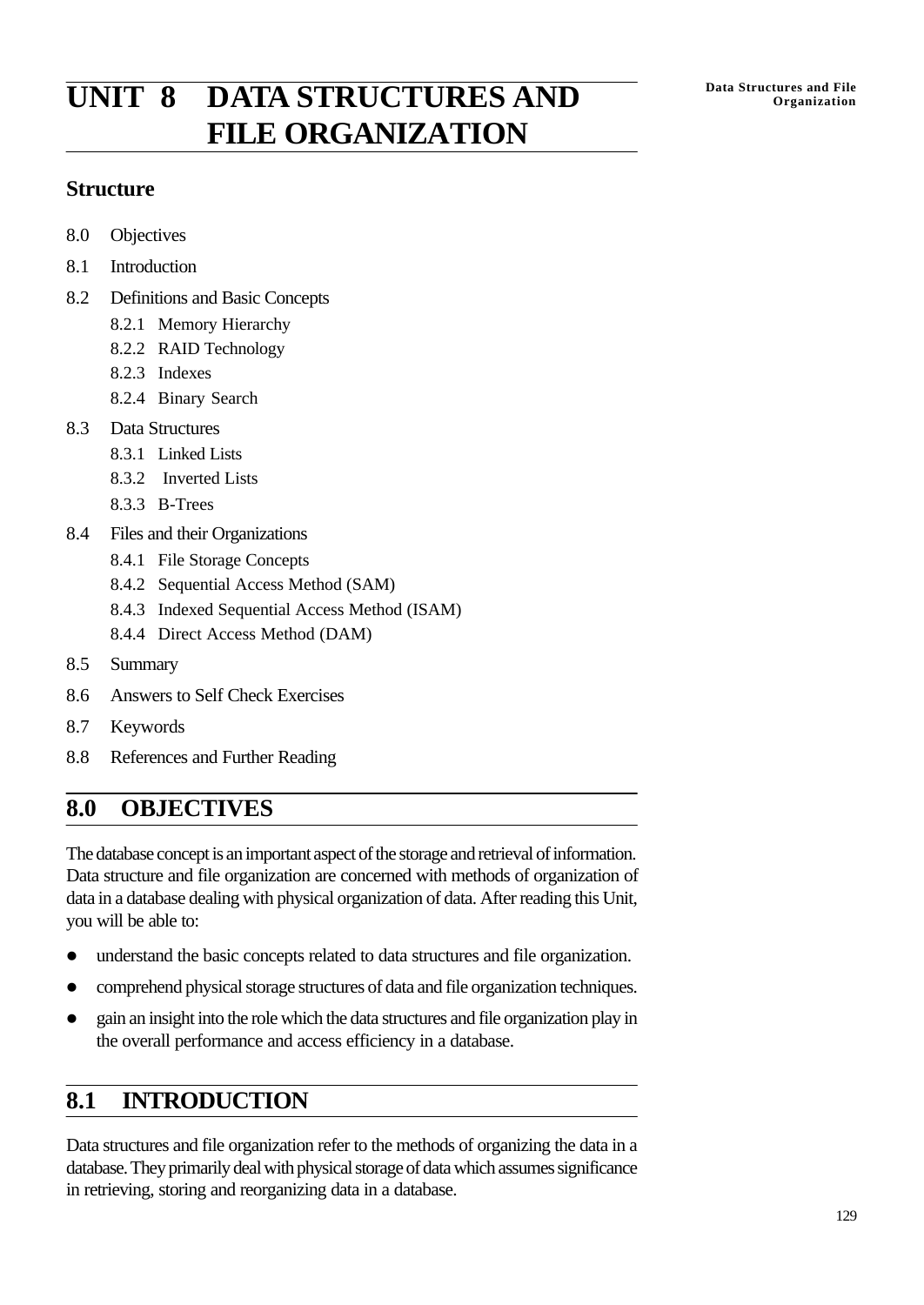The performance of a database greatly depends on the data storage structures and file organization. Data structures define the physical design of a database.

### **8.2 DEFINITIONS AND BASIC CONCEPTS**

Some of the basic concepts which are essential to provide the necessary background for the understanding related to data structures and file organization have been given in the following paragraphs:

### **8.2.1 Memory Hierarchy**

Computer storage media form a memory hierarchy that includes two main categories of storage:

- **Primary storage:** Pertains to storage media used by the Central Processing Unit (CPU) i.e. the main memory and also the cache memory. The primary storage memory also called RAM (Random Access Memory) provides fast access to data and is volatile, i.e., loses its content in case of a power outage.
- <sup>l</sup> **Secondary storage:** Includes magnetic disks, optical disks and tapes. Secondary storage memory provides slower access to data than RAM.

The memory hierarchy is represented in Fig. 2.1. As one moves down the hierarchy from cache memory, access speed and cost decrease.



**Fig. 2.1 : Memory hierarchy**

Static RAM (SRAM) which is cache memory is used by CPU to speed up execution of programmes while Dynamic RAM (DRAM) provides the main work area for CPU. Flash memory which is non-volatile and called EEPROM (Electrically Erasable Programmable Read-Only-Memory) has access speed and performance between DRAM and magnetic disks.

CD-ROM (Compact Disk Read-Only-Memory) disks store data optically and are read by a laser. WORM (Write-Once-Read-Memory) disks are used for archiving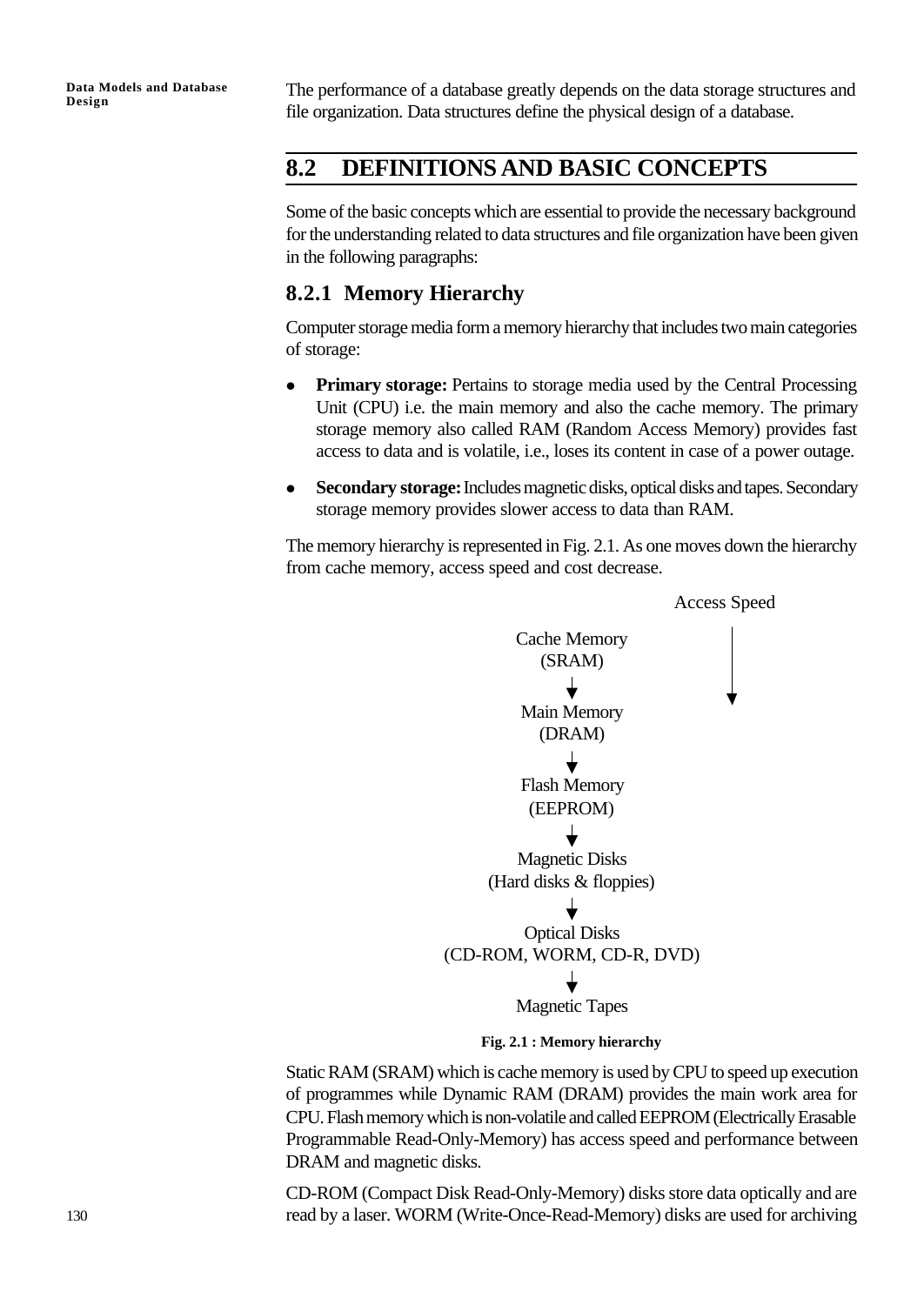data and allow data to be written once and read any number of times. DVD (Digital Video Disk) – a type of optical disk allows storage of four to fifteen gigabytes of data per disk. Magnetic tapes are used for archiving and back-up storage and are becoming popular as tertiary storage to hold terabytes of data. Juke boxes (optical and tape) are employed to use arrays of CD-ROMs and tapes.

## **8.2.2 RAID Technology**

A major advance in secondary storage technology is represented by RAID (Redundant Array of Inexpensive/Independent Disks) technology. The RAID idea has been developed into an elaborate set of alternative RAID architectures (RAID levels 0 through 6).

The main goal of RAID is to even out the widely different rates of performance improvement of disks against those in memory and microprocessors. While RAM capacities have quadrupled every two to three years, disk access times are improving at less than 10 per cent per year, and disk transfer rates are improving at roughly 20 per cent per year. Though disk capacities are improving at a fast rate, the speed and access time improvements are of much smaller magnitude.

The problem is overcome by using a large array of small independent disks acting as a single high-performance logical disk. A concept called data striping is used. It utilizes parallelism to improve disk performance. Data striping distributes data transparently over multiple disks to make them appear as a single large, fast disk. Striping improves overall I/O performance by allowing multiple I/Os to be serviced in parallel, thus providing high overall transfer rates. Data striping also accomplishes load balancing among disks.

It should be noted that data can be read or written only one block at a time, so a typical transfer contains 512 bytes (block size = 512 bytes). Data striping can be applied at a finer granularity by breaking up a byte of data into bits and spreading the bits to multiple disks. Using bit-level data striping with 8-bit bytes, eight physical disks may be considered as one logical disk with an eight fold increase in data transfer rate. Each disk participates in each I/O request and the total data read per request is eight times. Data striping may also be done at block level which distributes blocks of a file across disks.

In addition to improving performance, RAID is also used to improve reliability by storing redundant information on disks. One technique for introducing redundancy is called mirroring. Data is written redundantly on two identical physical disks that are treated as one logical disk. If a disk fails, the other is used until the first is repaired.

Thus RAID technology has contributed significantly to improving the performance and reliability of data storage on disks.

### **8.2.3 Indexes**

An index is a file in which each entry (record) consists of a data value together with one or more pointers (physical storage addresses). The data value is a value for some field of the indexed file (the indexed field) and pointers identify records in the indexed file having that value for that field.

An index can be used in two ways. First, it can be used for sequential access to the indexed file i.e. access according to the values of the indexed field by imposing an ordering of the indexed file. Second, it can also be used for direct access to individual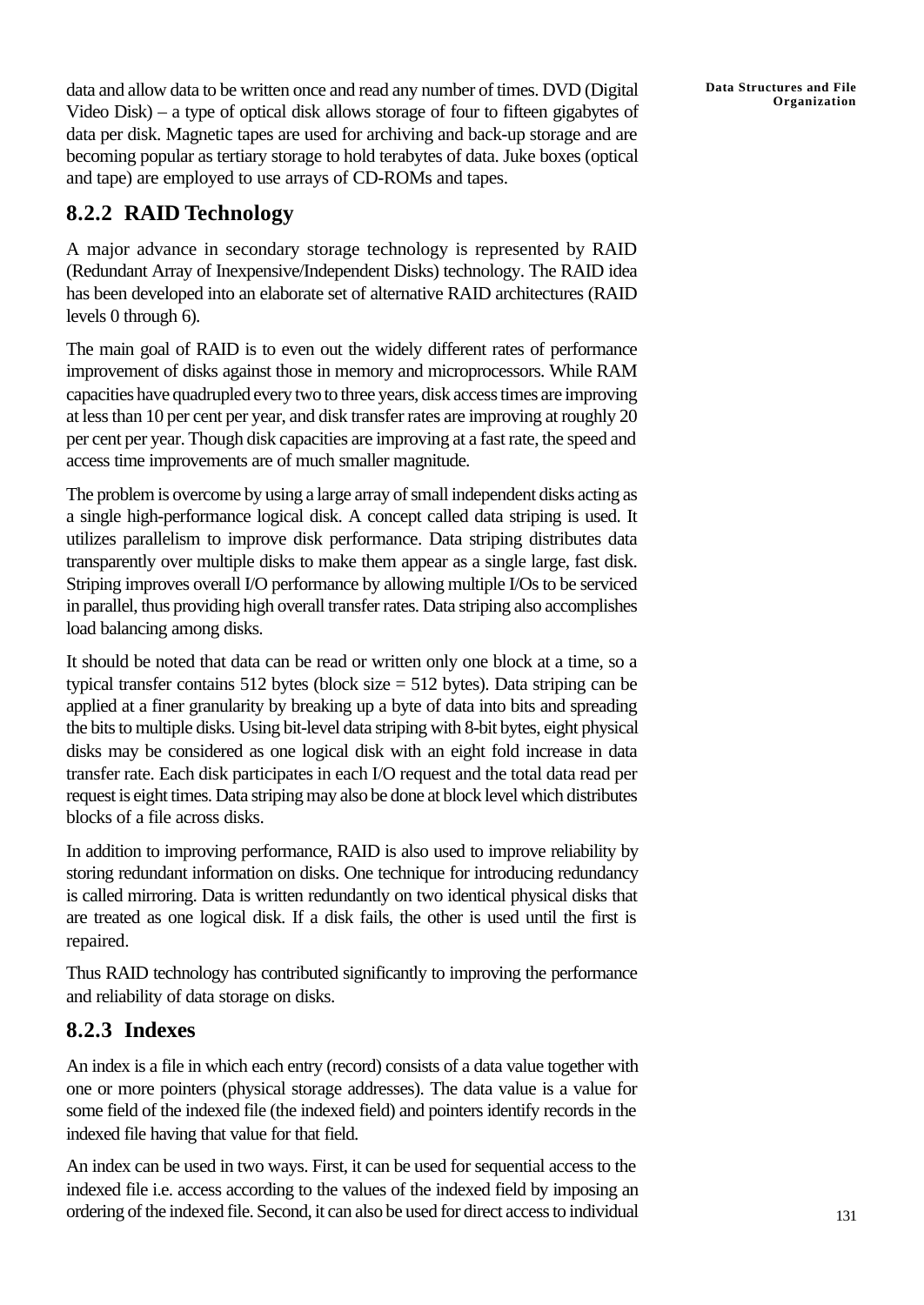### **Data Models and Database Design**

records in the indexed file on the basis of a given value for that same field. In general, indexing speeds up retrieval but may slow down update.

| <b>Address/Pointer</b> |                |  |     |                |                     |                  |                   |
|------------------------|----------------|--|-----|----------------|---------------------|------------------|-------------------|
| LastName               | <b>Pointer</b> |  |     | ID             | LastName            | <b>FirstName</b> | <b>DateJoined</b> |
| Chauhan                | A 67           |  | A11 | 1              | Ray                 | Suchanda         | 1/29/96           |
| Dhote                  | A 58           |  | A22 | 2              | Ganguly             | Akhilesh         | 3/31/96           |
| Farrukh                | A 63           |  | A32 | 3              | Ramachandran        | Muthu            | 2/17/96           |
| Ganguly                | A 22           |  | A42 | $\overline{4}$ | Hopkin              | Bill             | 2/8/96            |
| Hopkin                 | A 42           |  | A47 | 5              | Janardan            | Jana             | 1/6/96            |
| Janardhan              | A 47           |  | A58 | 6              | Dhote               | Anil             | 8/23/96           |
| Ramachandran           | A 32           |  | A63 | 7              | Farrukh             | Sheikh           | 3/28/96           |
| Ray                    | A 11           |  | A67 | 8              | Chauhan             | Rakesh           | 12/29/96          |
| Index File             |                |  |     |                | <b>Indexed File</b> |                  |                   |

**Fig. 2.2: An illustration of indexes**

### **8.2.4 Binary Search**

Binary searching is a technique used to substantially lessen the time required to search the indexes of lengthy inverted lists (see 2.3.2). In this technique, the value sought is first compared to the value in the middle of the list. This indicates whether the value sought is in the top or bottom half of the list. The value sought is then compared with the middle entry of the appropriate half. This indicates which fourth the value is in. Then the value is compared to the middle of the fourth, and so on until the desired value is found. Thus the binary search keeps splitting the data set in half until it finds the desired value.

An example of binary search is shown in Fig. 2.3. To find the entry for Janardan find the middle of the list (Gautam). Janardan is post Gautam so split the second half in half (Kamla). Keep splitting the reminder in half until Janardan is found.



**Fig. 2.3 : An example of binary search**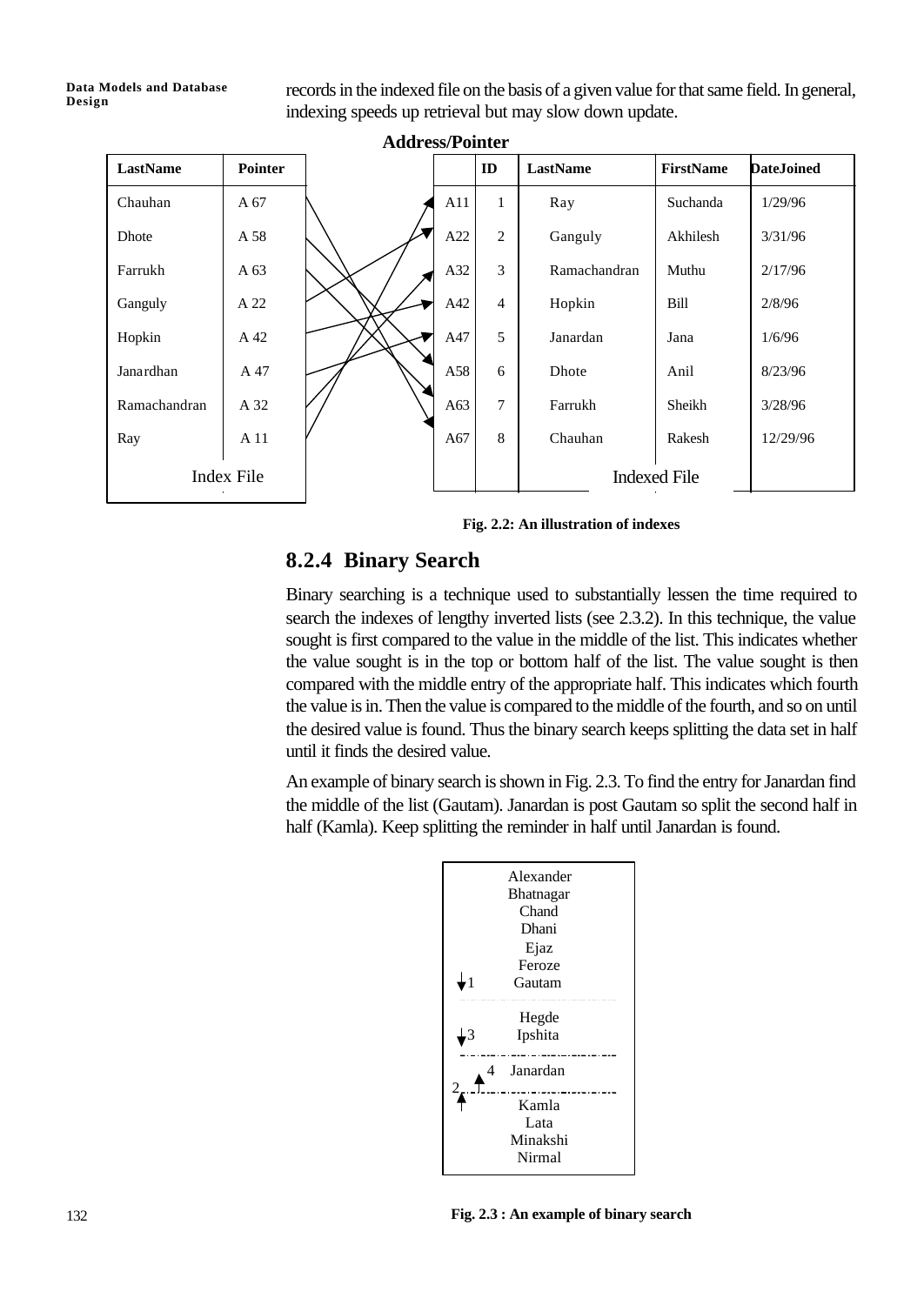### **Self Check Exercise**

1) What is the role of indexes in database search ?

................................................................................................................... ................................................................................................................... ................................................................................................................... ...................................................................................................................

# **8.3 DATA STRUCTURES**

The term data structure refers to the manner in which relationships between data elements are represented in the computer system. Organization of indexes, representation of stored fields, physical sequence of stored records etc. are included in the purview of data structures. Thus, an understanding of data structures is important in gaining an understanding of database management systems.

There are three major types of data structures : linked lists, inverted lists and B-Trees. These data structures have been explained in the following paragraphs :

### **8.3.1 Linked Lists**

A simple linked list is a chain of pointers embedded in records. It indicates either a record sequence for an attribute other than the primary key or all the records with a common property. With a linked list, any data element can be stored separately. A pointer is then used to link it to the next data item.

Fig. 2.4 illustrates the basic concept of linked lists. In this example each row of data is stored separately. Then an index is created on the field (key) LastName. However, each element of the index is stored separately. An index element consists of three parts : the key value, a pointer to the rest of the data of that row, and a pointer to the next index element. To retrieve data sequentially, start at the first element (Chauhan) and follow the link (pointer) to the next element (Dhote). Each element of the index is found by following the link to the next element. The data pointer in each index element provides the entire datarow for that key value. The strength of a linked list lies in its ability to easily and rapidly insert and delete data.



 **Fig. 2.4 : An illustration of linked list**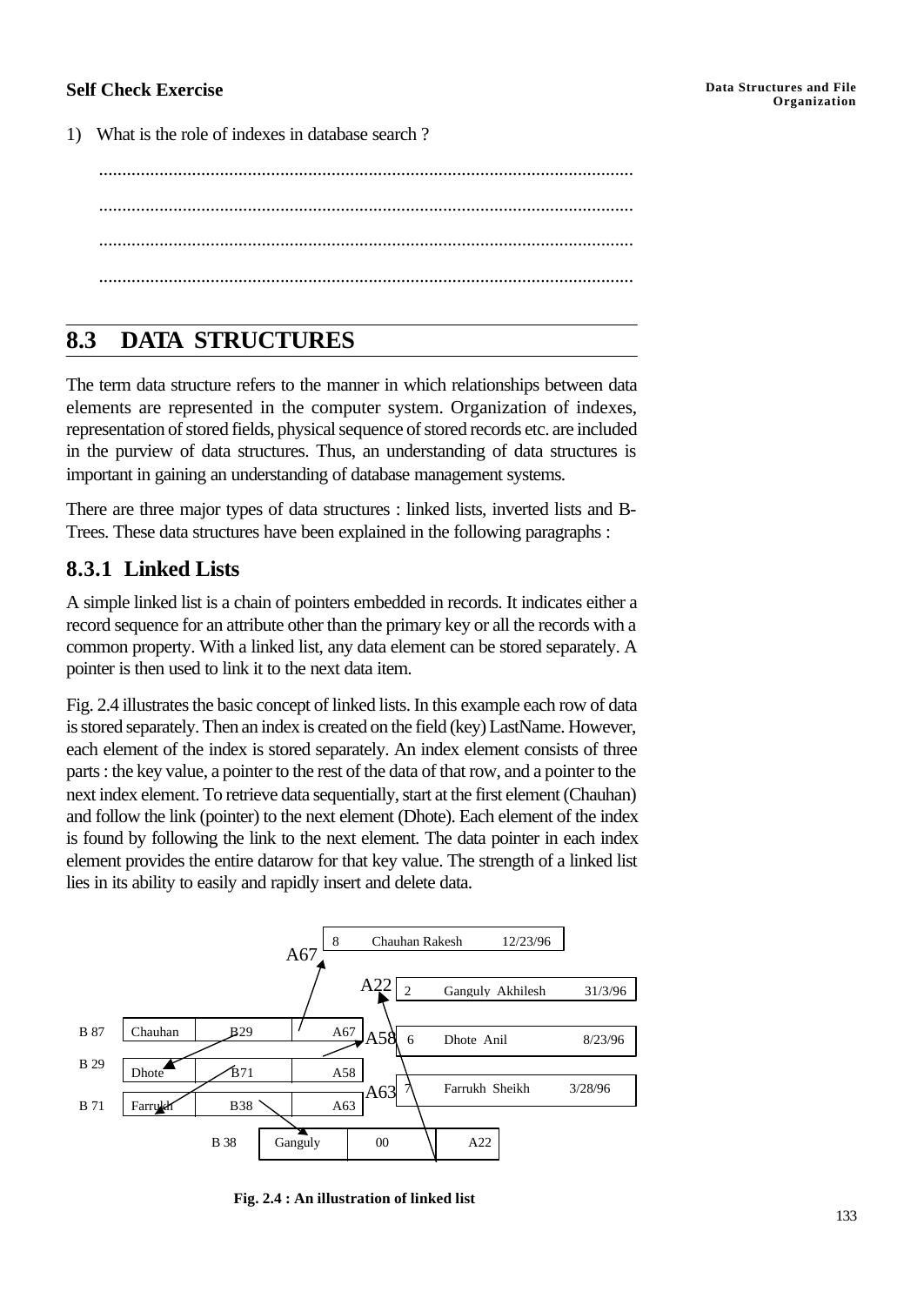**Data Models and Database** Data Models and Database **8.3.2 Inverted Lists** 

Inverted lists may be viewed simply as index tables of pointers stored separately from the data records rather than embedded in pointer fields in the stored records themselves.

Distinction should be made between nondense and dense lists. In case of a nondense list only a few of the records in the file are part of the list while a dense list is one with a pointer for most or all of the records in the file.

Processing for unique secondary keys (those having 1:1 association with primary keys) is somewhat different than those with 1:M associations with primary keys. In the former case, dense indexes are generated while the later gives nondense indexes.

Examples of inverted lists are given below :

| Company   | Area      | Primary Key | Company Symbol | Primary Key |
|-----------|-----------|-------------|----------------|-------------|
| Digital   | Computer  | 1245        | <b>DEC</b>     | 1245        |
| Ford      | Auto      | 1175        | F              | 1175        |
| <b>GM</b> | Auto      | 1323        | <b>GM</b>      | 1323        |
| Intel     | Computer  | 1231        | <b>INTL</b>    | 1231        |
| Lockheed  | Aerospace | 1152        | L              | 1152        |

List 1  $List 2$ 

### **Fig. 2.5 : Dense inverted lists**

The above lists are dense since there is one-to-one relationship between both company name and primary key and company symbol and primary key.

Fig. 2.6 gives an example of non-dense inverted list for area (relationship between area and primary key is one-to-many).

| Area                          | <b>Primary Key</b>               |  |  |
|-------------------------------|----------------------------------|--|--|
| Aerospace<br>Auto<br>Computer | 1152<br>1175, 1323<br>1231, 1245 |  |  |

**Fig. 2.6: Nondense inverted list**

The lists are said to be inverted because company names (or area names) have been alphabetized and the corresponding primary keys have been "inverted" or rearranged accordingly.

### **8.3.3 B-Trees**

B-trees (also called B<sup>+</sup> -trees) are a form of data structure based on hierarchies. Some author claim that the letter "B" stands for Bayer, the originator while others say it stands for "balanced". B-Trees are balanced in the sense that all the terminal (bottom) nodes have the same path length to the root (top). Algorithms have been developed for efficiently searching and maintaining B-Tree indexes, which have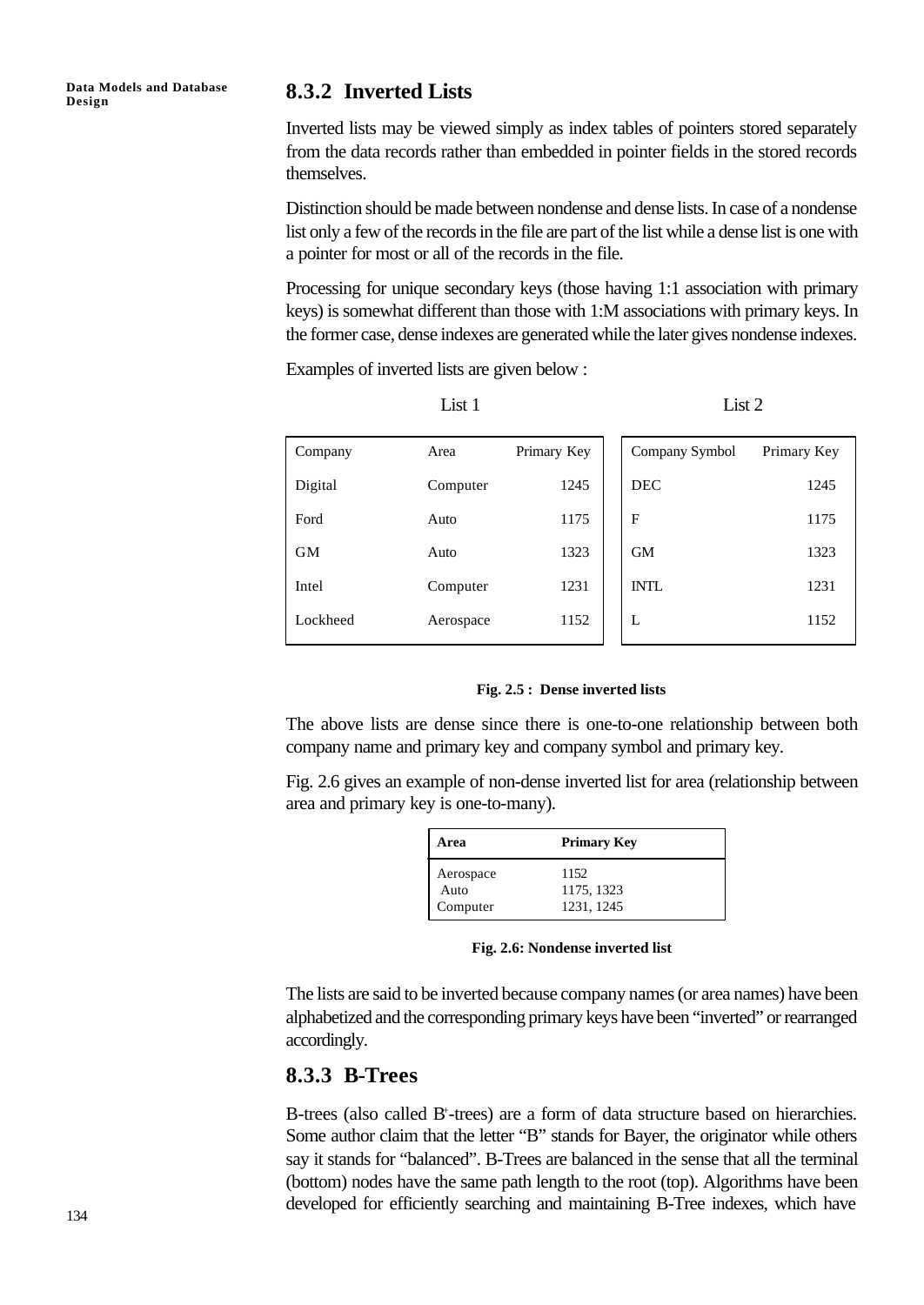become quite popular for representing both primary and secondary indexes. B-Trees provide both sequential and indexed access and are quite flexible.

The height of a B-Tree is the number of levels in the hierarchy. Each node on the tree contains an index element which has a key value, a pointer to the rest of the data and two link pointers (see Fig.2.7) One link (to the left) points to the elements (nodes) that have lower values while the other link (to the right) points to elements that have a value greater than or equal to the value in the node. The root is the highest node on the tree. The bottom nodes are called leaves because they are at the end of the tree branches.



**Fig. 2.7: An illustration of a B-tree**

A B-tree is called unbalanced if the terminal nodes (leaves) are not all at the same level i.e. if different terminal nodes are at different depths below the top node.

### **Self Check Exercise**

2) Give examples of commercially available database management systems which use B-trees ?

# **8.4 FILES AND THEIR ORGANIZATIONS**

### **8.4.1 File Storage Concepts**

A file is a sequence of records. File organization refers to physical layout or a structure of record occurrences in a file. File organization determines the way records are stored and accessed.

In many cases, all records in a file are of the same record type. If every record in the file has exactly the same size (in bytes), the file is said to be made of fixed-length records. If different records in the file have different sizes, the file is said to be made up of variable-length records. A file may have variable-length records for several reasons :

i) The file records are of the same record type, but one or more fields are of varying sizes (variable-length fields).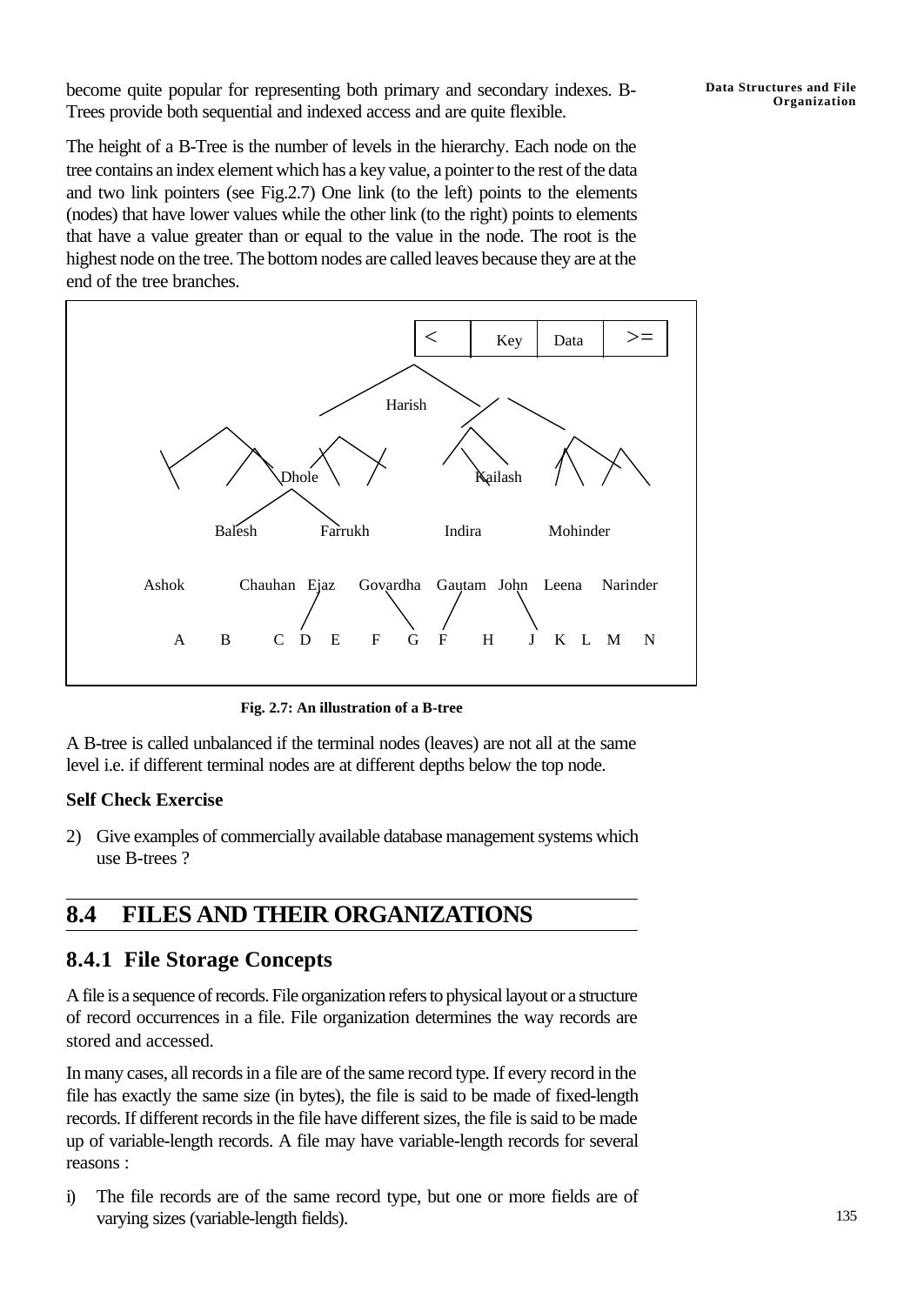**Data Models and Database Design**

- ii) The file records are of the same record type but one or more fields may have multiple values for individual records. Such a field is called repeating field and a group of values for the field is often called a repeating group.
- iii) The file records are of the same record type, but one or more fields are optional.
- iv) The file has records of different record types and hence of varying size (mixed file). This would occur if related records of different types were clustered (placed together) on disk blocks.

The records of a file must be allocated to disk blocks because a block is a unit of data transfer between disk and memory. The division of a track (on storage medium) into equal sized disk blocks is set by the operating system during disk formatting. The hardware address of a block comprises a surface number, track number and block number. Buffer – a contiguous reserved area in main storage that holds one block-has also an address. For a read command, the block from disk is copied into the buffer, whereas for a write command the contents of the buffer are copied into the disk block. Sometimes several contiguous blocks, called a cluster, may be transferred as a unit. In such cases buffer size is adjusted to cluster size.

When the block size is larger than the record size, each block will contain numerous records, while there can be files with large records that cannot fit in one block. In the latter case the records can span more than one block.

Here it is worthwhile to note the difference between the terms file organization and access method. A file organization refers to the organization of the data of a file into records, blocks and access structures; this includes the way the records and blocks are placed on the storage medium and interlinked. An access method on the other hand, provides a group of operations – such as find, read, modify, delete etc., that can be applied to a file. In general, it is possible to apply several access methods to a file organization. Some access methods, though, can be applied only to files organised in certain ways. For example, we cannot apply an indexed access method to a file without an index.

### **8.4.2 Sequential Access Method (SAM)**

In sequential files, the records are stored in a predefined order. Records which occur in a sequential file are usually sorted on the primary key and physically arranged on the storage medium in order by primary key. If only sequential access is required (which is rarely the case), sequential media (magnetic tapes) are suitable and probably the most cost-effective way of processing such files. Direct access devices such as disks may be but are not necessarily, referenced sequentially. Some types of processing are best done through sequential access, even when direct access devices are used.

Sequential access is fast and efficient while dealing with large volumes of data that need to be processed periodically. However, it is require that all new transactions be sorted into a proper sequence for sequential access processing. Also, most of the database or file may have to be searched to locate, store, or modify even a small number of data records. Thus, this method is too slow to handle applications requiring immediate updating or responses.

Sequential files are generally used for backup or transporting data to a different system. A sequential ASCII file is a popular export/import format that most database systems support.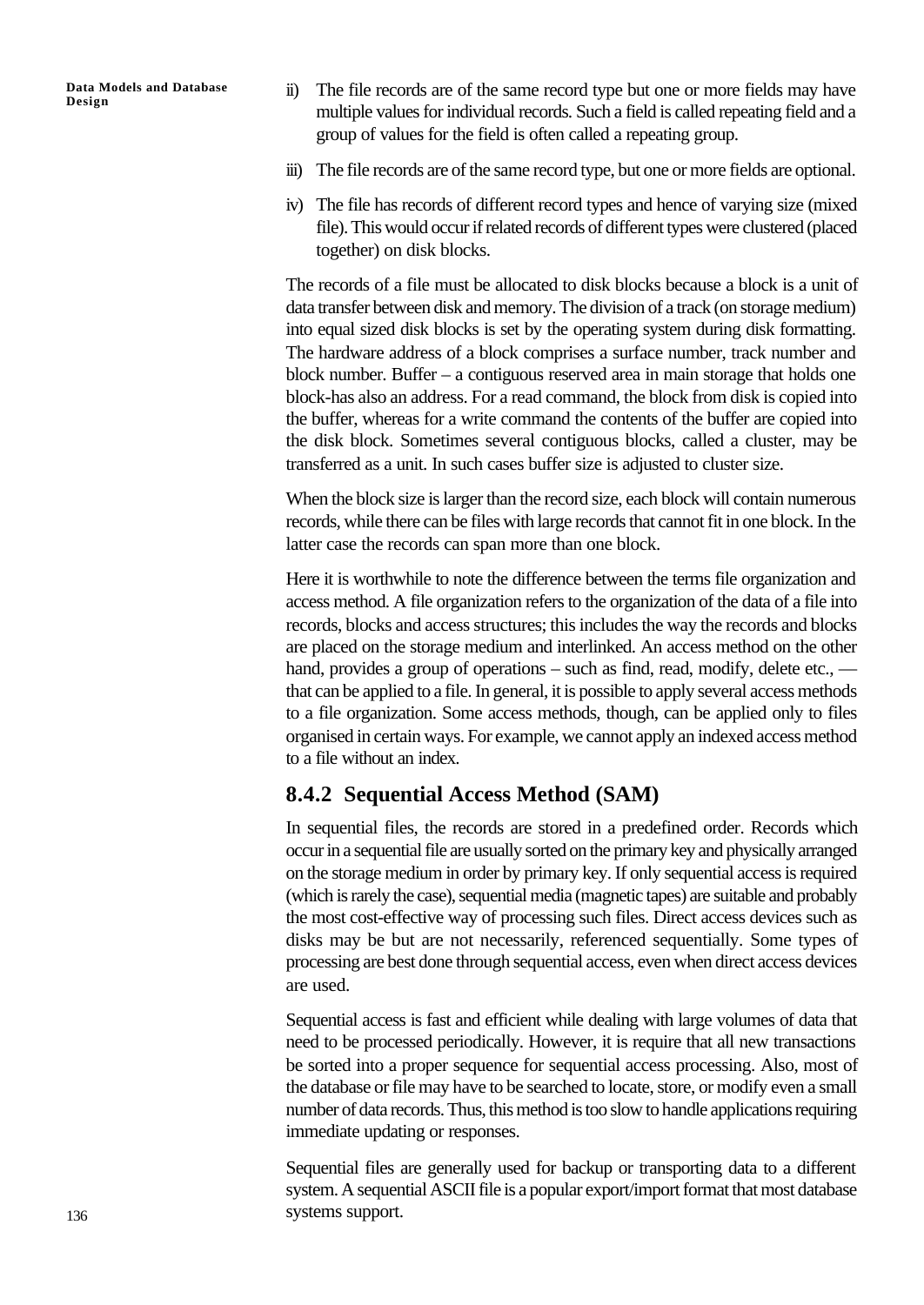## **Organization 8.4.3 Indexed Sequential Access Method (ISAM)**

In indexed sequential files, record occurrences are sorted and stored in order by primary key on a direct access storage device. In addition, a separate table (or file) called an index is maintained on primary key values to give the physical address of each record occurrence. This approach gives (almost) direct access to record occurrences via the index table and sequential access via the way in which the records are laid out on the storage medium.

The physical address of a record given by the index file is also called a pointer. The pointer or address can take many forms depending on the operating system and the database one is using.

Today systems use virtual addresses instead of physical addresses. A virtual address could be based on imaginary disk drive layout. The database refers to a base set of tracks and cylinders. The computer then maps these values into actual storage locations. This arrangement is the basis for an approach known as the virtual sequential access method (VSAM). Another common approach is to define a location in terms of its distance from the start of a file (relative address). Virtual or relative addresses are always better than the physical address because of their portability.

In case a few records need to be processed quickly, the index is used to directly access the records needed. However, when large numbers of records must be processed periodically, the sequential organization provided by this method is used.

An illustration of access using index file is given in Fig. 2.8.





### **8.4.4 Direct Access Method (DAM)**

When using the direct access method, the record occurrences in a file do not have to be arranged in any particular sequence on storage media. However, the computer must keep track of the storage location of each record using a variety of direct organization methods so that data is retrieved when needed. New transactions data do not have to be sorted, and processing that requires immediate responses or updating is easily handled.

In the direct access method, an alogrithm is used to compute the address of a record. The primary key value is the input to the algorithm and the block address of the record is the output.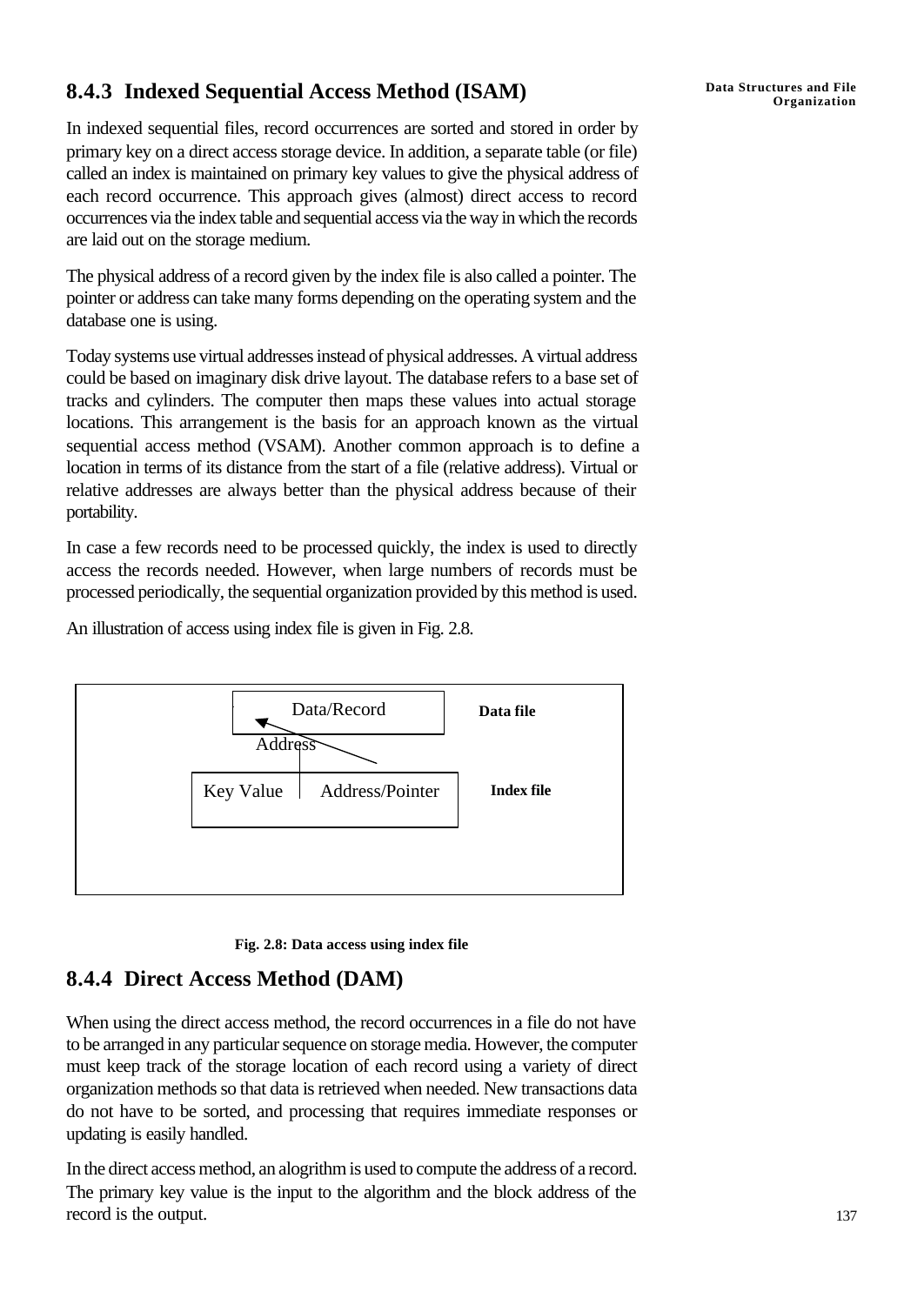**Data Models and Database Design**

To implement the approach, a portion of the storage space is reserved for the file. This space should be large enough to hold the file plus some allowance for growth. Then the algorithm that generates the appropriate address for a given primary key is devised. The algorithm is commonly called hashing algorithm. The process of converting primary key values into addresses is called key-to-address transformation.

More than one logical record usually fits into a block, so we may think of the reserved storage area as being broken into record slots sequentially numbered from 1 to n. These sequential numbers are called relative pointers or relative addresses, because they indicate the position of the record relative to the beginning of the file.

The objective of the hashing algorithm is to generate relative addresses that disperse the records throughout the reserved storage space in a random but uniform manner. The records can be retrieved very rapidly because the address is computed rather than found through table look-up via indexes stored on a disk file.

A collision is said to occur if more than one record maps to the same block. Since one block usually holds several records, collisions are only a problem when the number of records mapping to a block exceeds the block's capacity. To account for this event, most direct access methods support an overflow area for collisions which is searched sequentially.

The hashed key approach is extremely fast since the key's value is immediately converted into a storage location, and data can be retrieved in one pass to the disk.

An illustration of direct access method using hashed key is given in Fig. 2.9.



**Fig. 2.9 : Direct access using hashed-key approach**

## **8.5 SUMMARY**

This Unit covers some of the key issues related to data structures and file organization and provides the essential background to facilitate their understanding. The role of data structures and file organization on the performance of access methods has been explained. RAID technology, binary search and indexes have been discussed